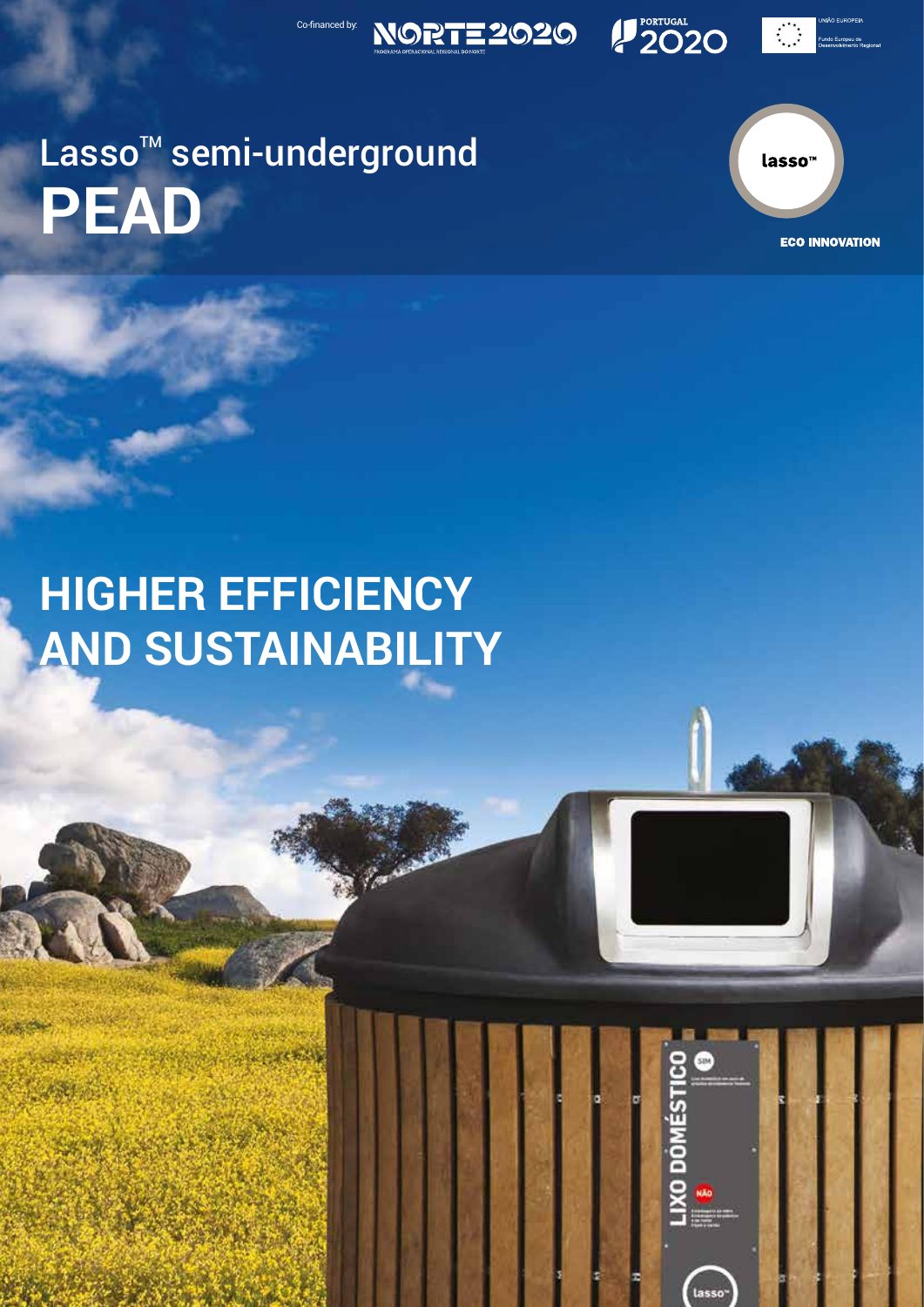

The lasso $\mathbb{M}$  semi-underground container is available in 5 $\mathsf{m}^{\mathsf{3}}$  and 3 $\mathsf{m}^{\mathsf{3}}$  capacities.

Reduced space occupation and minimum visual impact at the surface, as only 1/3 of the container is visible.

The lower underground temperatures slow down bacteria growth, contributing to odour reduction.

Waste compression by its own weight allows higher density than surface containers.

The investment and operating costs are low due to its simplicity, high capacity and fast collection operation.

#### Finishing

Anodized Aluminium











Wood Recycled Plastic Finishing Image

lasso



Lids



**Standard Colour:** Dark grey **Other colours available upon request.**



Standard **Double Drum** Double Drum Vertical Opening

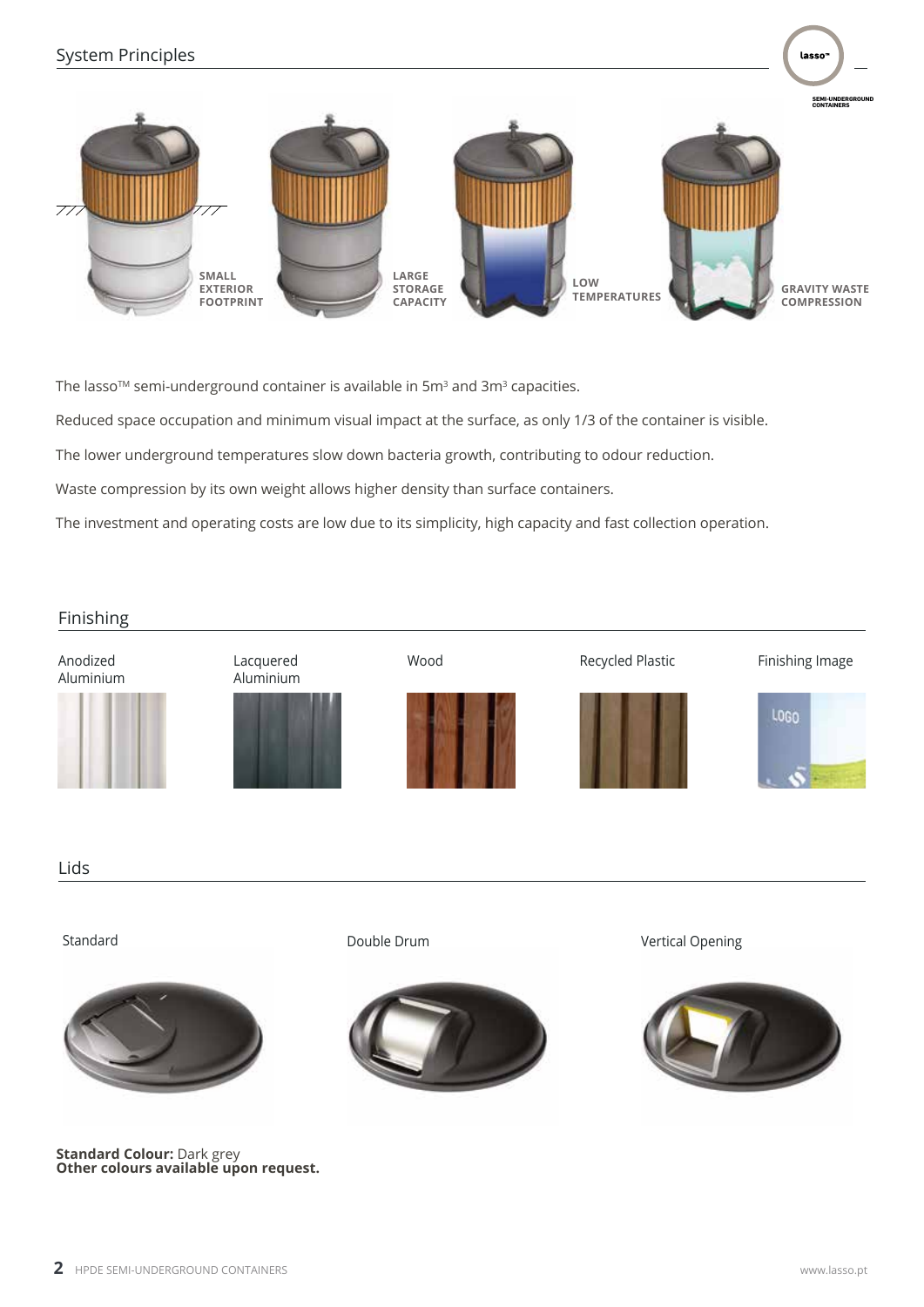**SEMI-UNDERGROUND CONTAINERS**

| <b>Bag (single hook)</b>    | <b>Steel (Kinshofer)</b><br><b>Steel (single hook)</b>                                                                                                                                                                                                                                                                                                                                                                                                                                                                                                                                                                                                                                                                                                                  |
|-----------------------------|-------------------------------------------------------------------------------------------------------------------------------------------------------------------------------------------------------------------------------------------------------------------------------------------------------------------------------------------------------------------------------------------------------------------------------------------------------------------------------------------------------------------------------------------------------------------------------------------------------------------------------------------------------------------------------------------------------------------------------------------------------------------------|
|                             | Lid<br><b>Quick System</b><br><b>Extraction system</b><br>Leachate<br>drainage (optional)<br><b>Finishing</b><br>O<br><b>Smartie Battery Box (optional)</b><br>signaletic plate<br>Well<br>Inner rings<br><b>Anchorage ring</b>                                                                                                                                                                                                                                                                                                                                                                                                                                                                                                                                         |
| <b>Components</b>           | <b>Description</b>                                                                                                                                                                                                                                                                                                                                                                                                                                                                                                                                                                                                                                                                                                                                                      |
| Lids                        | In high-density polyethylene. Available in several options: standard, vertical or double drum opening, compatible with<br>access control systems.                                                                                                                                                                                                                                                                                                                                                                                                                                                                                                                                                                                                                       |
| <b>Quick System</b>         | Single hook or Double hook/Kinshofer (the Double hook/Kinshofer system is only available for extraction systems with<br>metal containers).                                                                                                                                                                                                                                                                                                                                                                                                                                                                                                                                                                                                                              |
| <b>Extraction</b><br>System | Flexible:<br>Standard Bag : In polypropylene double layer. Reinforced with high resistance PVC layer for glass waste.<br>Masterbag™ (Patent EP2194005 A1): In polypropylene double layer and high resistance PVC layer, provides a watertight<br>element for waste extraction that allows retention of leachate.<br>Rigid:<br>Metal Container with Simple Hook: Made of hot-dip galvanized steel, bottom opening with single door; enables leachate<br>retention. Fire classification is M0.<br>Metal Container with Kinshofer System: In hot-dip galvanized steel, bottom opening with double door; enables leachate<br>retention; with kinshofer system of flexible chain and anti rotation "mushroom" for better and easy manoeuvring; Fire<br>classification is M0. |

**Signaletic plates** Signaletic plates are in thermo lacquered aluminium with silkscreen printing (Optional : high definition digital printing on vinyl). **Finishings** Autoclave treated wood, recycled plastic, anodized aluminium, lacquered aluminium or finishing with customized **high definition printing on vinyl** .

| Well                  | High density polyethylene (HDPE) water-tight well, produced by rotational moulding to ensure complete water tightness.<br>The top aluminium ring prevents any possibility of deformation and allows perfect fit between lid and well. |
|-----------------------|---------------------------------------------------------------------------------------------------------------------------------------------------------------------------------------------------------------------------------------|
| Inner<br><b>Rings</b> | Pressure resistance: the well is reinforced with tubular galvanized steel inner rings to prevent deformation.                                                                                                                         |
| Anchorage<br>Ring     | Anchorage resistance: An anchoring ring allows better fixation of the well to the ground.                                                                                                                                             |

| <b>Optional Components</b> |                                                                                                                                                     |  |  |  |
|----------------------------|-----------------------------------------------------------------------------------------------------------------------------------------------------|--|--|--|
| Leachate<br>drainage       | Only for containers with flexible bag; prevents contact between collection bag and possible leachates.                                              |  |  |  |
| <b>Battery Box</b>         | Red colour and round shape, the smartie battery box has a format that fits into the circular wall of the lasso™ HPDE<br>semi-underground container. |  |  |  |